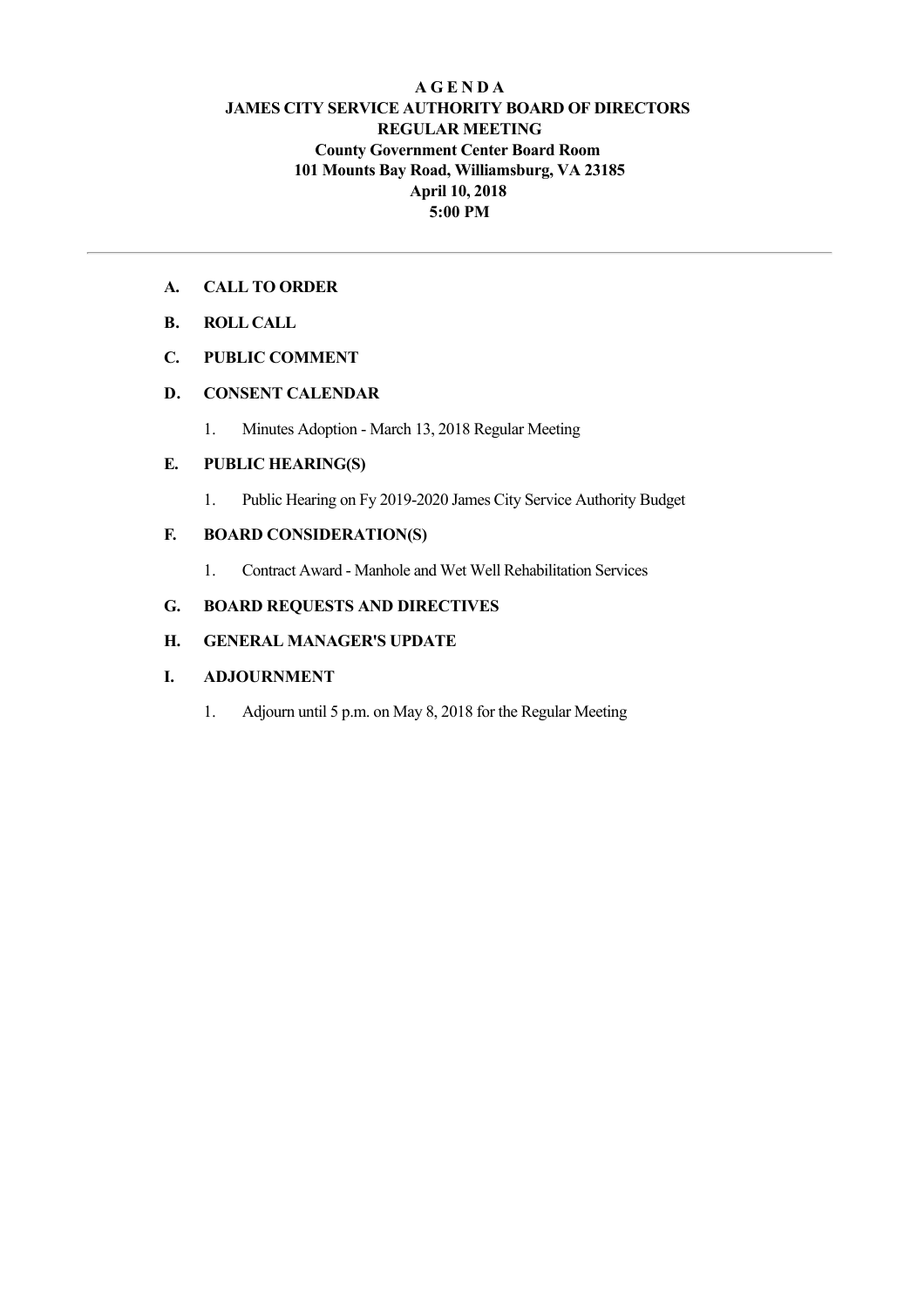| DATE:    | 4/10/2018                                         |
|----------|---------------------------------------------------|
| TO:      | The Board of Directors                            |
| FROM:    | Teresa J. Fellows, Deputy Secretary               |
| SUBJECT: | Minutes Adoption - March 13, 2018 Regular Meeting |

#### **ATTACHMENTS:**

| Description<br>031318bod-mins<br>D |                 | Type<br><b>Minutes</b> |                      |
|------------------------------------|-----------------|------------------------|----------------------|
| <b>REVIEWERS:</b>                  |                 |                        |                      |
| Department                         | Reviewer        | Action                 | Date                 |
| <b>Board Secretary</b>             | Fellows, Teresa | Approved               | $4/3/2018 - 4:28$ PM |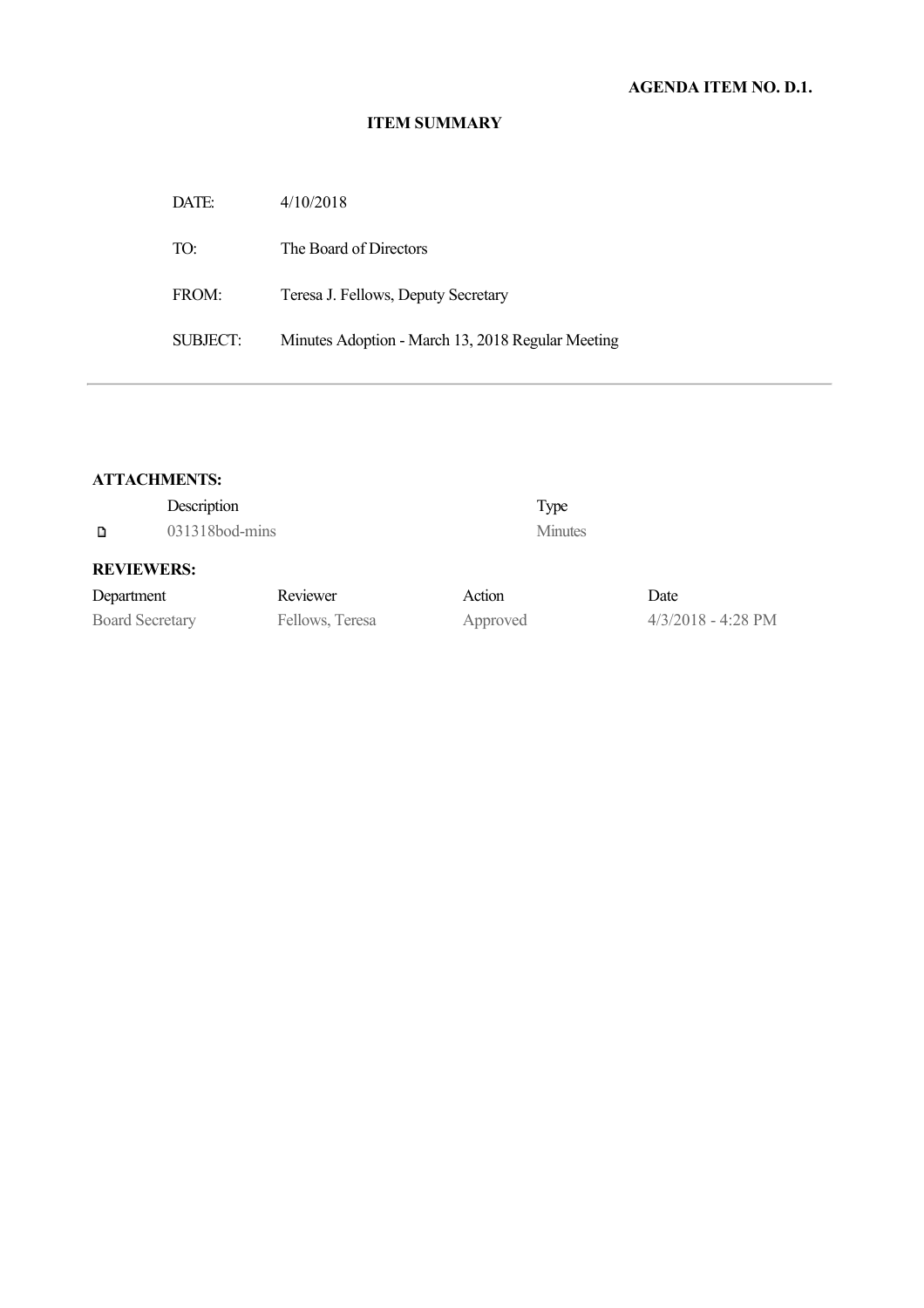#### **M I N U T E S JAMES CITY SERVICE AUTHORITY BOARD OF DIRECTORS REGULAR MEETING County Government Center Board Room 101 Mounts Bay Road, Williamsburg, VA 23185 March 13, 2018 5:00 PM**

#### **A. CALL TO ORDER**

#### **B. ROLL CALL**

Michael J. Hipple, Vice Chairman, Powhatan District John J. McGlennon, Roberts District James O. Icenhour, Jr., Jamestown District Ruth M. Larson, Berkeley District P. Sue Sadler, Chairman, Stonehouse District

William C. Porter, Interim County Administrator Adam R. Kinsman, County Attorney M. Douglas Powell, General Manager

#### **C. PUBLIC COMMENT**

None

#### **D. CONSENT CALENDAR**

1. Minutes Adoption February 13, 2018 Regular Meeting

A motion to Approve was made by James Icenhour Jr, the motion result was Passed. AYES: 5 NAYS: 0 ABSTAIN: 0 ABSENT: 0 Ayes: Hipple, Icenhour Jr, Larson, McGlennon, Sadler

#### **E. PUBLIC HEARING(S)**

None

#### **F. BOARD CONSIDERATION(S)**

1. Closed Session Consultation with legal counsel employed or retained by a public body regarding specific legal matters requiring the provision of legal advice by such counsel, regarding the position of General Manager and pursuant to Section 2.2-3711 (A)(8) of the Code of Virginia

A motion to Enter a Closed Session was made by James Icenhour Jr, the motion result was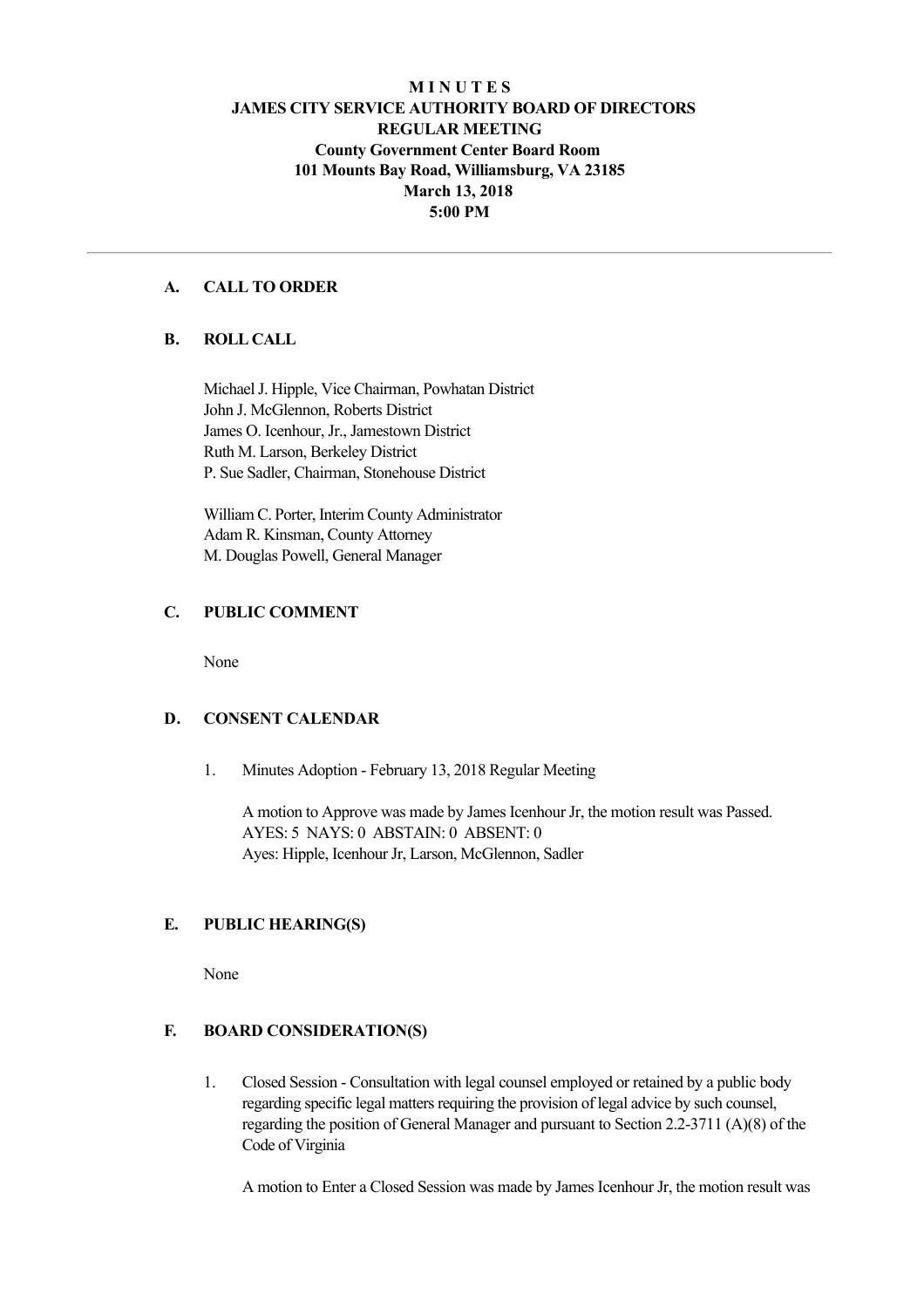Passed. AYES: 5 NAYS: 0 ABSTAIN: 0 ABSENT: 0 Ayes: Hipple, Icenhour Jr, Larson, McGlennon, Sadler

At approximately 7:20 p.m., the Board entered into Closed Session.

At approximately 7:34 p.m., the Board reconvened from Closed Session.

2. Closed Session Certification

A motion to Certify the Closed Session was made by John McGlennon, the motion result was Passed. AYES: 5 NAYS: 0 ABSTAIN: 0 ABSENT: 0 Ayes: Hipple, Icenhour Jr, Larson, McGlennon, Sadler

#### **G. BOARD REQUESTS AND DIRECTIVES**

None

#### **H. GENERAL MANAGER'S UPDATE**

Mr. Powell addressed the Board and noted the James City Service Authority (JCSA) Customer Service counter will stop collecting counter payments at 4 p.m., effective April 2, 2018. Previously, payments had been collected until 4:30 p.m.

He noted that online, mail and dropbox options were still available. He stated this change would improve employee security. He also recognized a JCSA employee, George Adams, Operations Administrator, who will be retiring after almost 26 years of service on April 1. He noted Mr. Adams' involvement in the areas of safety and maintenance in the JCSA. Mr. Powell addressed concerns Mr. Hipple expressed from the last meeting regarding setting funds aside for future repair and replacement of infrastructure. Two slides were shown, as a result of Asset Management Planning, for water and waste water infrastructure. A  $60$ -vear study focused on the trends of needs and cost for each decade. He commented that the current infrastructure was relatively new, but with age, certain costs would need to be addressed. He noted similar trends with the water waste needs. He introduced Danny Poe, Chief Waste Water Engineer, who spoke to the Board about Asset Management Planning and how it related to the charts on the slides.

Mr. Poe noted that the planning and management must be done at the Asset level, project by project. He listed the requirements of identifying the assets and their locations. He noted the Geographic Information System (GIS) aides with determination of the assets within the system, such as pipes, valves and other equipment. He noted that equipment data was embedded in the GIS. He cited this program allowed for the assets' expendability.

Mr. Powell noted that Mr. Poe and Mr. Adams each had two decades of service to JCSA and credited the work done by both men in their respective areas.

Ms. Larson and Ms. Sadler acknowledged Mr. Poe's invitation to visit the Waste Water Department for a more detailed review.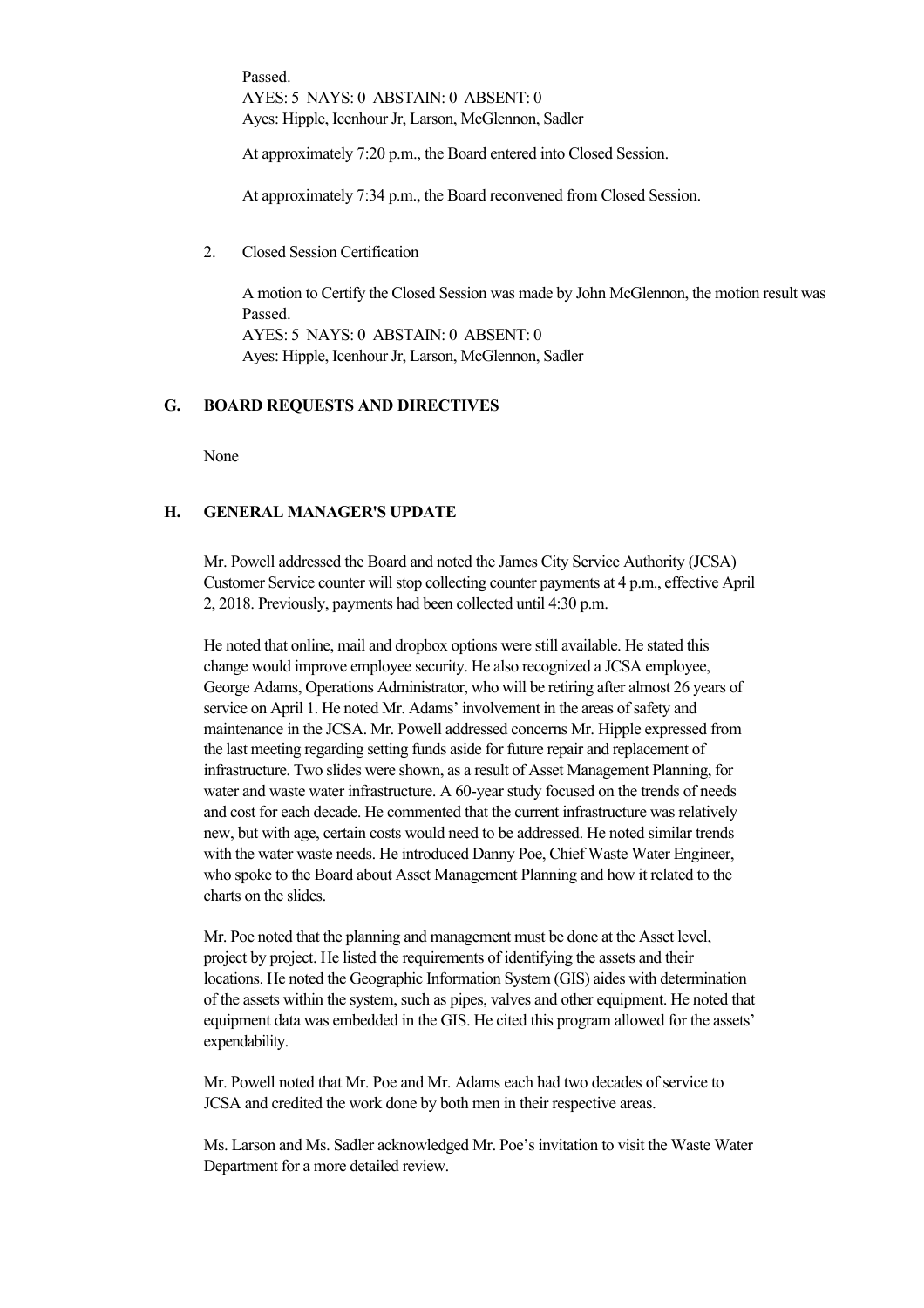Mr. Hipple noted 12% was designated to be set aside for budget concerns that arise. He asked if JCSA had a set 12% designation.

Mr. Poe replied that he would check on the percentage and give an update at the next meeting. Mr. Poe noted there is a line item in the budget to address expenditures so a breakdown was available for future projects.

#### **I. ADJOURNMENT**

1. Adjourn until 5 p.m., on April 10, 2018, for the Regular Meeting

A motion to Adjourn was made by Michael Hipple, the motion result was Passed. AYES: 5 NAYS: 0 ABSTAIN: 0 ABSENT: 0 Ayes: Hipple, Icenhour Jr, Larson, McGlennon, Sadler

At approximately 7:47 p.m., Ms. Sadler adjourned the meeting.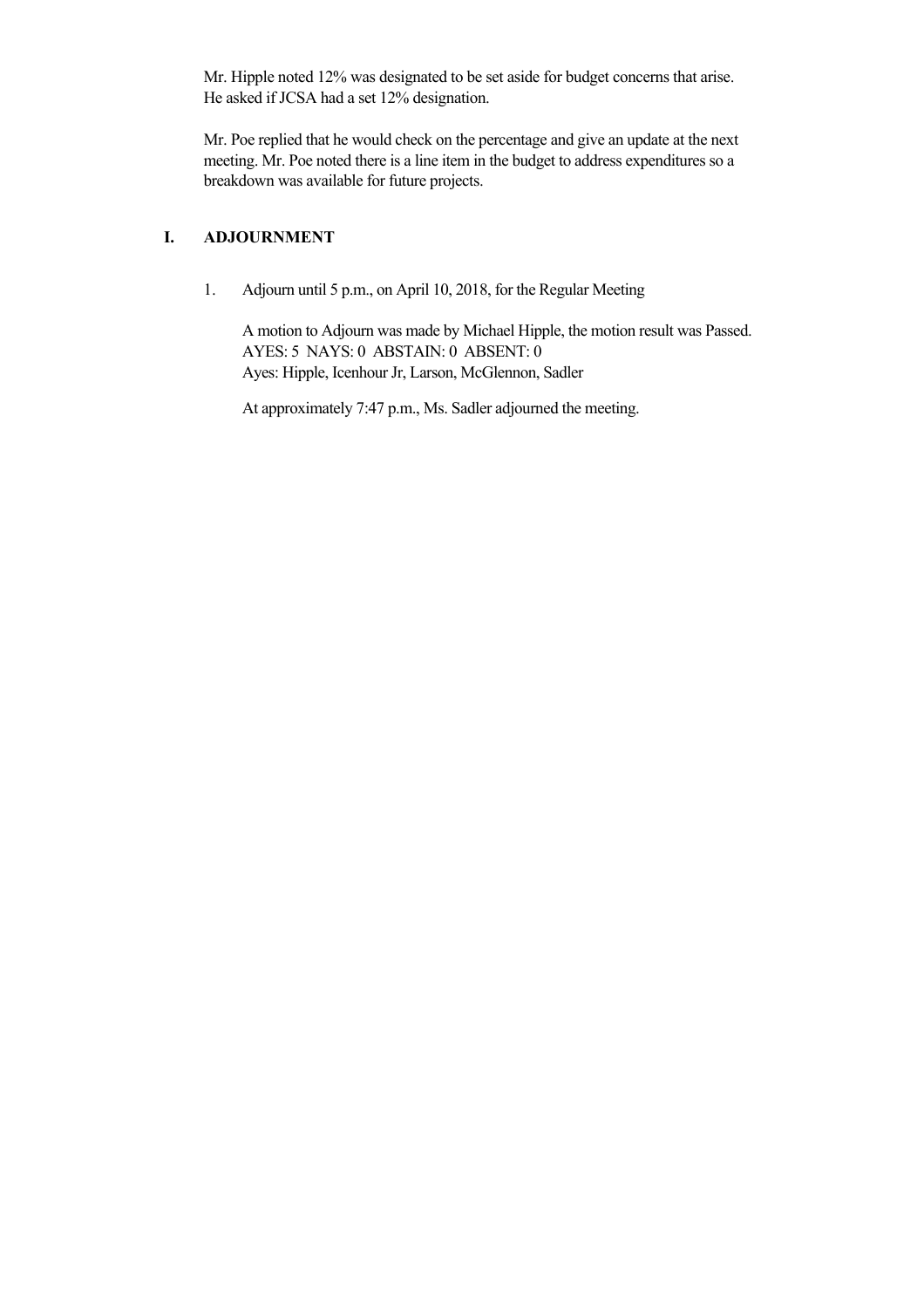| DATE:    | 4/10/2018                                                          |
|----------|--------------------------------------------------------------------|
| TO:      | The Board of Directors                                             |
| FROM:    | M. Douglas Powell, General Manager                                 |
| SUBJECT: | Public Hearing on FY 2019-2020 James City Service Authority Budget |

Opened in conjunction with the County's FY 2019-2020 Budget Public Hearing.

#### **ATTACHMENTS:**

|   | Description                | Type    |
|---|----------------------------|---------|
| D | <b>Budget Presentation</b> | Exhibit |

#### **REVIEWERS:**

| Department                      | Reviewer        | Action   | Date                  |
|---------------------------------|-----------------|----------|-----------------------|
| James City Service<br>Authority | Powell, Doug    | Approved | $3/13/2018 - 2:29$ PM |
| <b>Publication Management</b>   | Daniel, Martha  | Approved | $3/13/2018 - 2:37$ PM |
| Legal Review                    | Kinsman, Adam   | Approved | 3/23/2018 - 11:50 AM  |
| <b>Board Secretary</b>          | Fellows, Teresa | Approved | 3/23/2018 - 2:39 PM   |
| <b>Board Secretary</b>          | Purse, Jason    | Approved | $4/3/2018 - 2:26$ PM  |
| <b>Board Secretary</b>          | Fellows, Teresa | Approved | $4/3/2018 - 2:49$ PM  |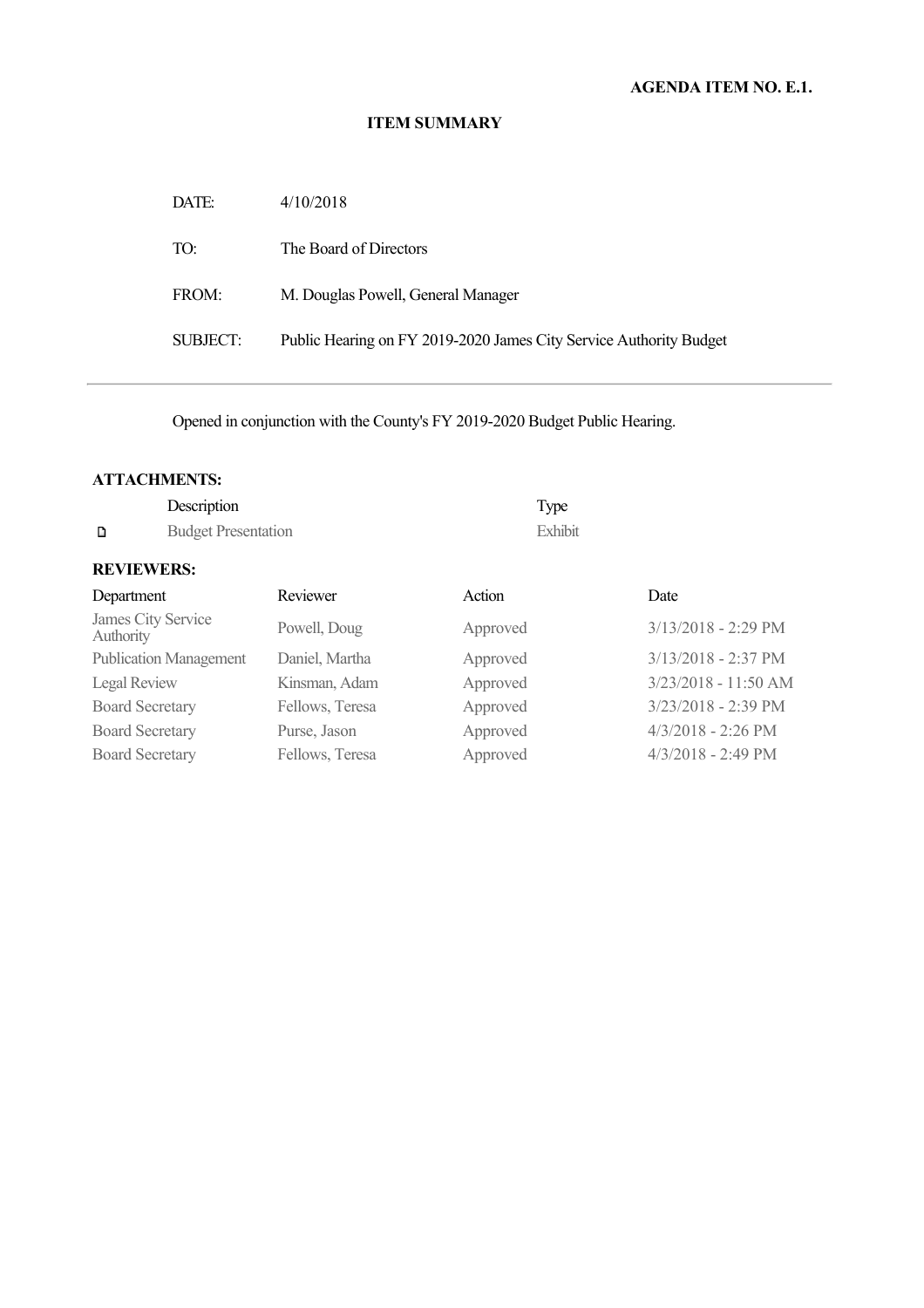### Proposed FY 2019-20 Budget



• Sustainable Long Term Water Supply

• Modern Infrastructure, Facilities and Technology **Systems** 



jamescitycountyva.gov/budget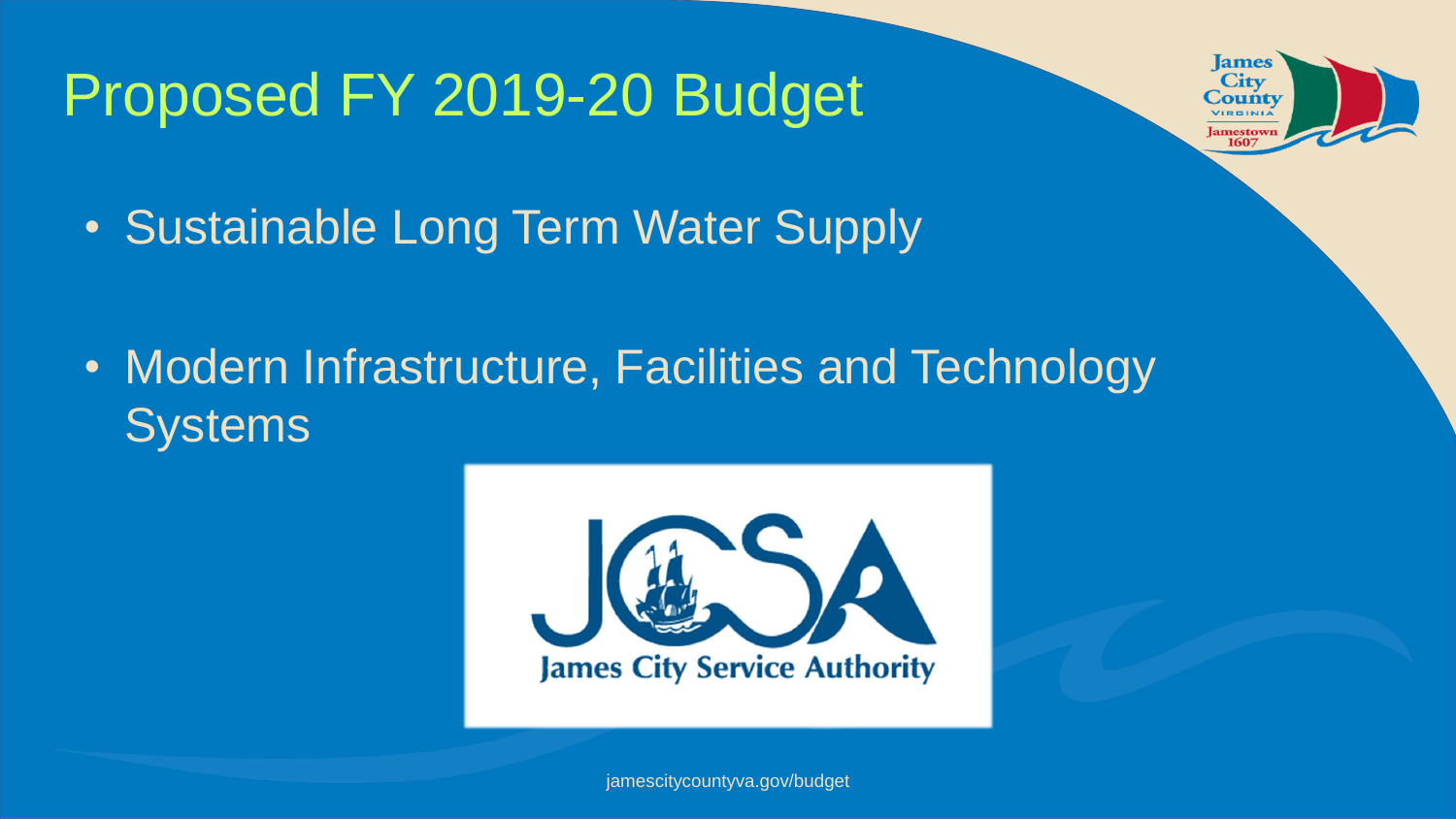# **Highlights**



- Continue to Seek and Evaluate Water Supply Options
- Continue to Dedicate Funds for an Alternative Water Source and Repair and Replacement
- Accelerate Meter Replacement
- CIP Includes Two Betterment Projects in Coordination with VDOT
- Asset Management
- Four New Positions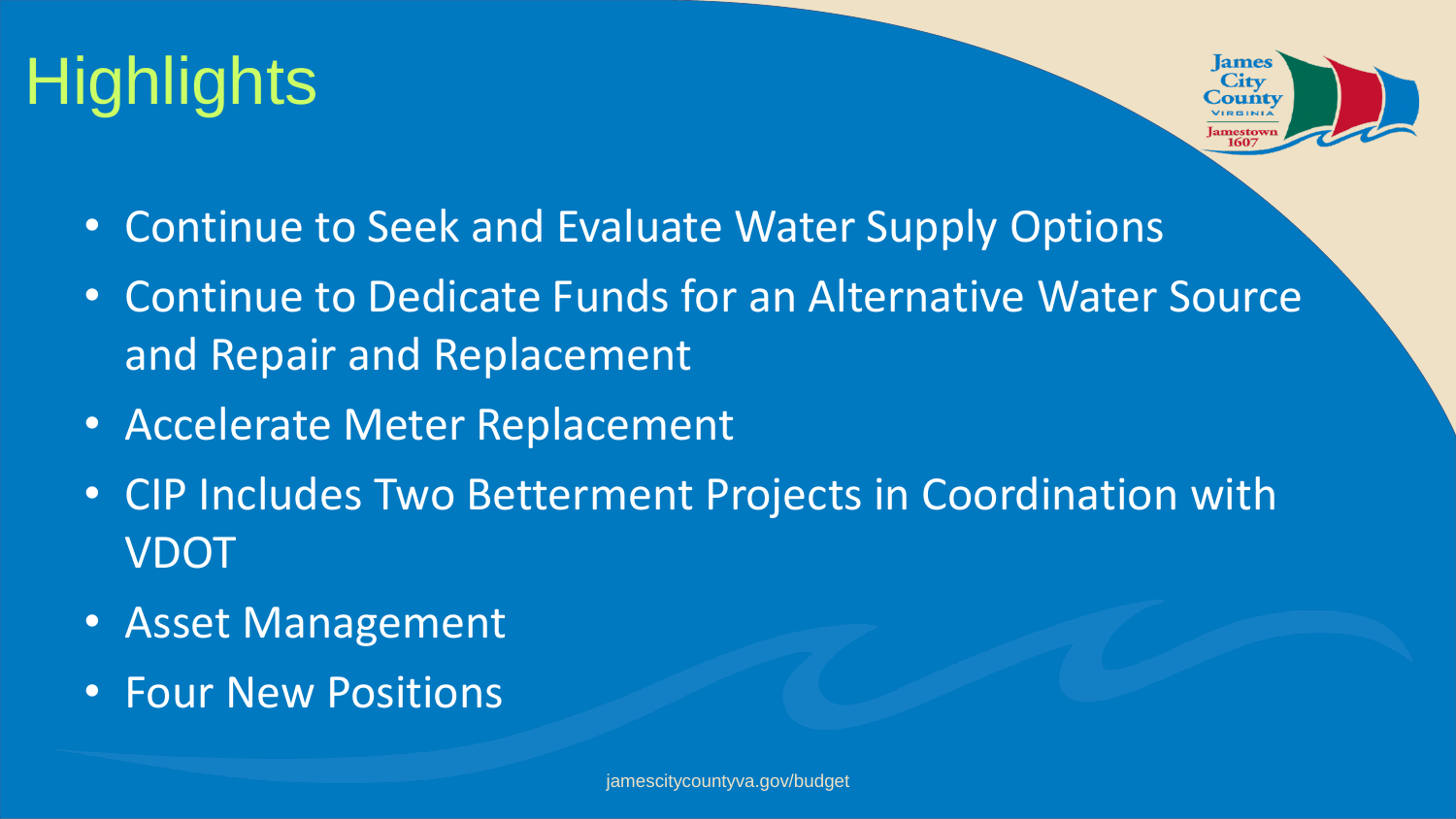## **Overview**



### Proposed Rate increases

### (typical customer will pay an additional \$2.74/month)

| <b>Fixed Quarterly</b><br><b>Charge</b> | Old<br>Rate | <b>New</b><br>Rate |
|-----------------------------------------|-------------|--------------------|
| Water                                   | \$9.30      | \$10.56            |
| <b>Sewer</b>                            | \$5.89      | \$5.95             |

| <b>Water Services</b> |         | Old Rate New Rate | <b>Sewer Services</b> | Old Rate* | New Rate* |
|-----------------------|---------|-------------------|-----------------------|-----------|-----------|
| <b>Tier One</b>       | \$3.18  | \$3.61            | <b>Sewer Fees</b>     | \$3.05    | \$3.08    |
| <b>Tier Two</b>       | \$6.36  | \$7.22            | *per thousand gallons |           |           |
| <b>Tier Three</b>     | \$14.93 | \$16.95           |                       |           |           |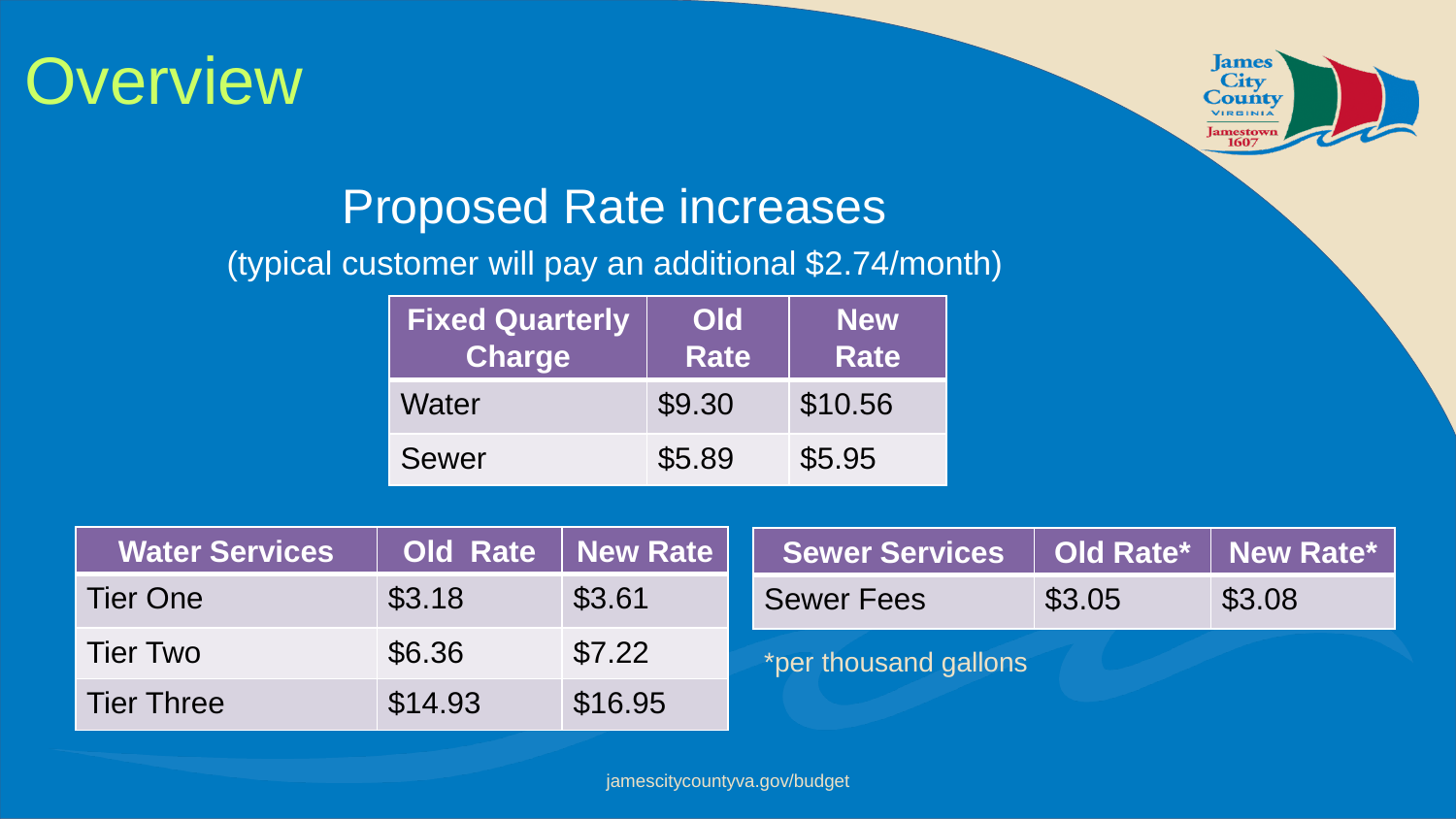| DATE:                | 4/10/2018                                                     |
|----------------------|---------------------------------------------------------------|
| TO:                  | The Board of Directors                                        |
| FROM:                | M. Douglas Powell, General Manager                            |
| SUBJECT <sup>.</sup> | Contract Award - Manhole and Wet Well Rehabilitation Services |

#### **ATTACHMENTS:**

|   | Description | Type       |
|---|-------------|------------|
| D | Memo        | Cover Memo |
| D | Resolution  | Resolution |

#### **REVIEWERS:**

| <b>James City Service</b><br>$3/13/2018 - 3:17$ PM<br>Powell, Doug<br>Approved<br>Authority |  |
|---------------------------------------------------------------------------------------------|--|
| 3/13/2018 - 3:34 PM<br><b>Publication Management</b><br>Daniel, Martha<br>Approved          |  |
| $3/21/2018 - 8:32$ AM<br>Kinsman, Adam<br>Approved<br><b>Legal Review</b>                   |  |
| $3/21/2018 - 9:03$ AM<br><b>Board Secretary</b><br>Fellows, Teresa<br>Approved              |  |
| $4/3/2018 - 2:26$ PM<br><b>Board Secretary</b><br>Approved<br>Purse, Jason                  |  |
| 4/3/2018 - 2:37 PM<br><b>Board Secretary</b><br>Fellows, Teresa<br>Approved                 |  |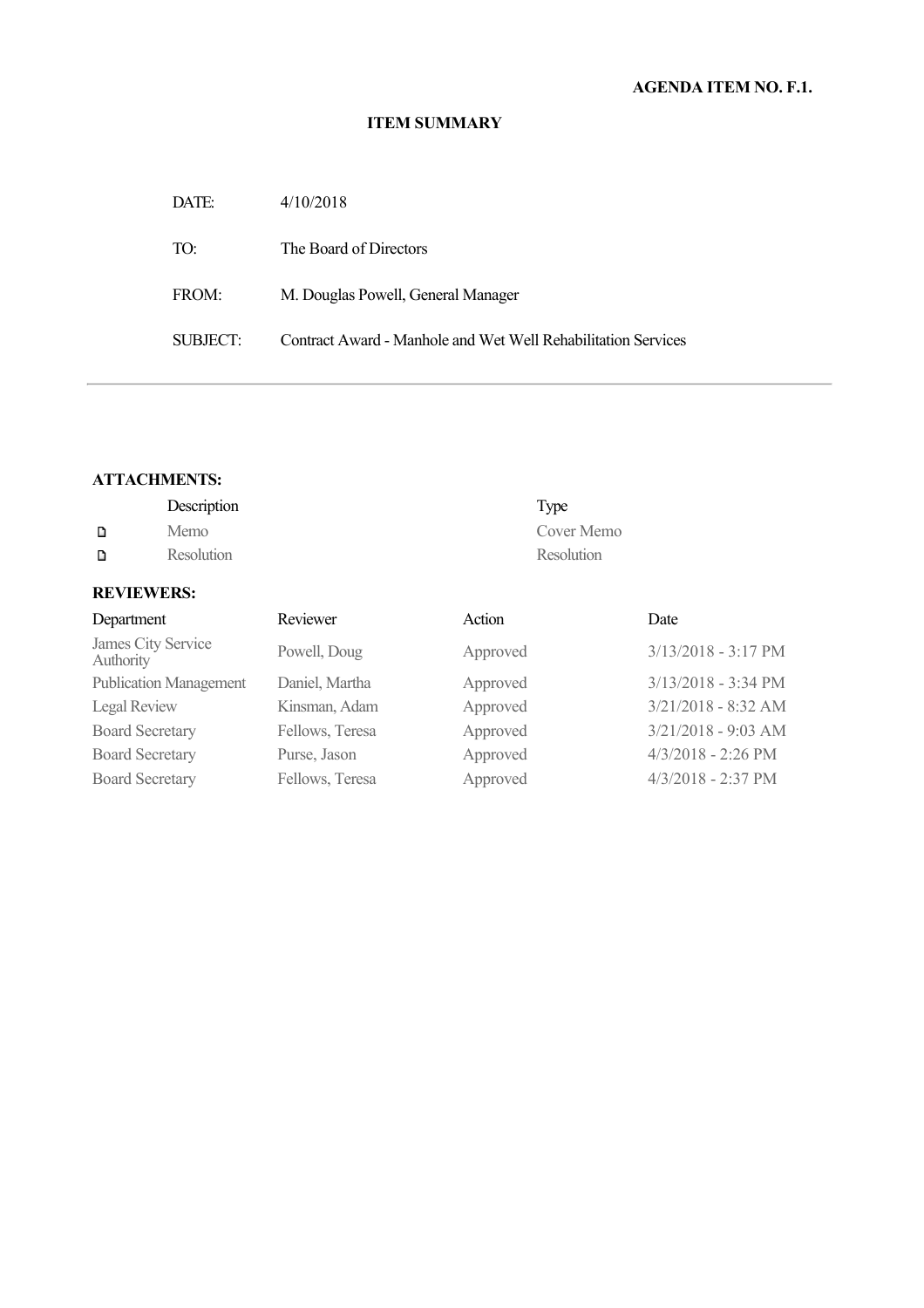#### **M E M O R A N D U M**

DATE: April 10, 2018

| TO∙      | The Board of Directors                                           |
|----------|------------------------------------------------------------------|
| FROM:    | M. Douglas Powell, General Manager, James City Service Authority |
| SUBJECT: | Contract Award - Manhole and Wet Well Rehabilitation Services    |

A Request for Proposal (RFP) was solicited from qualified firms to provide manhole and wet well rehabilitation and related services, as determined necessary by the James City Service Authority (JCSA) to fulfill certain requirements of JCSA's Consent Order with the Virginia Department of Environmental Quality to address sewer system overflows. JCSA has approximately 10,000 manholes that must be inspected once every 10 years. JCSA has 70 lift stations with a wet well that holds wastewater to be pumped further along the collection system. Defects discovered during regular inspections must be repaired promptly.

Three firms responded to the RFP by describing their experience, qualifications, project approach, proposed epoxy coating system and fees. A team of staff members representing the JCSA and the James City County Purchasing Division evaluated the proposals and selected two firms for contract award, Lyttle Utilities, Incorporated and Progressive Environmental Services, LLC. The contracts have an initial term of two years with four possible one-year renewals. Individual task orders of 10-20 manholes or 1-3 wet wells will be issued under the contract.

Staff recommends approval of the attached resolution awarding a contract to the firms listed above.

MDP/nb CA-MHRehab-mem

Attachment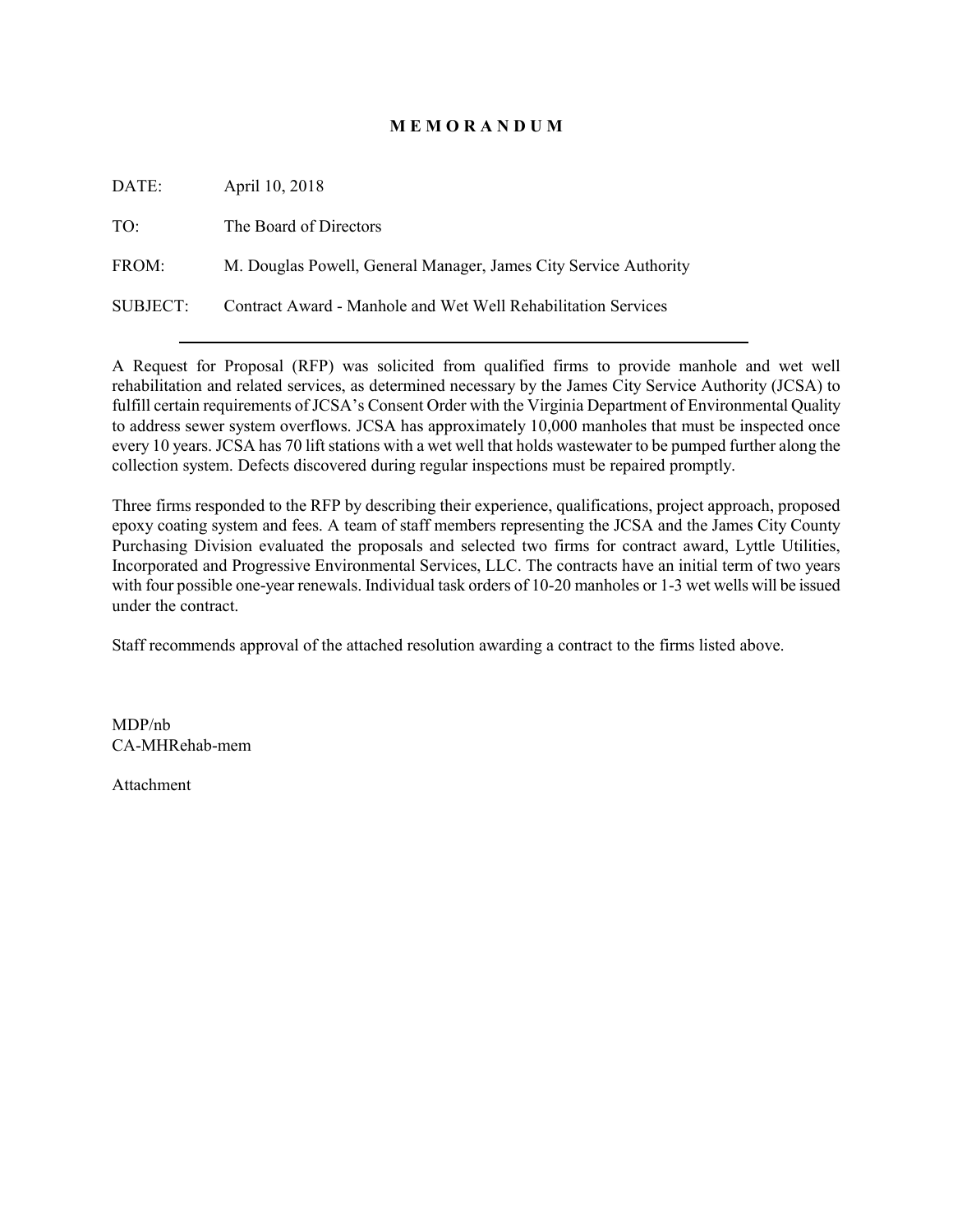#### **R E S O L U T I O N**

#### CONTRACT AWARD - MANHOLE AND WET WELL REHABILITATION SERVICES

- WHEREAS, a Request for Proposals (RFP) was advertised and evaluated for manhole and wet well rehabilitation and related services; and
- WHEREAS, three firms submitted proposals and Lyttle Utilities, Incorporated and Progressive Environmental Services, LLC were determined to be the most fully qualified firms that best met the James City Service Authority's needs as defined in the RFP.
- NOW, THEREFORE, BE IT RESOLVED that the Board of Directors of the James City Service Authority, James City County, Virginia, hereby awards the contracts for manhole and wet well rehabilitation services to Lyttle Utilities, Incorporated and Progressive Environmental Services, LLC.

|                                                    | P. Sue Sadler<br>Chairman, Board of Directors   |                     |            |         |
|----------------------------------------------------|-------------------------------------------------|---------------------|------------|---------|
| ATTEST:                                            |                                                 | <b>VOTES</b><br>AYE | <b>NAY</b> | ABSTAIN |
|                                                    | <b>MCGLENNON</b><br><b>ICENHOUR</b>             |                     |            |         |
| Teresa J. Fellows<br>Deputy Secretary to the Board | <b>HIPPLE</b><br><b>LARSON</b><br><b>SADLER</b> |                     |            |         |

Adopted by the Board of Directors of the James City Service Authority, James City County, Virginia, this 10th day of April, 2018.

CA-MHRehab-res